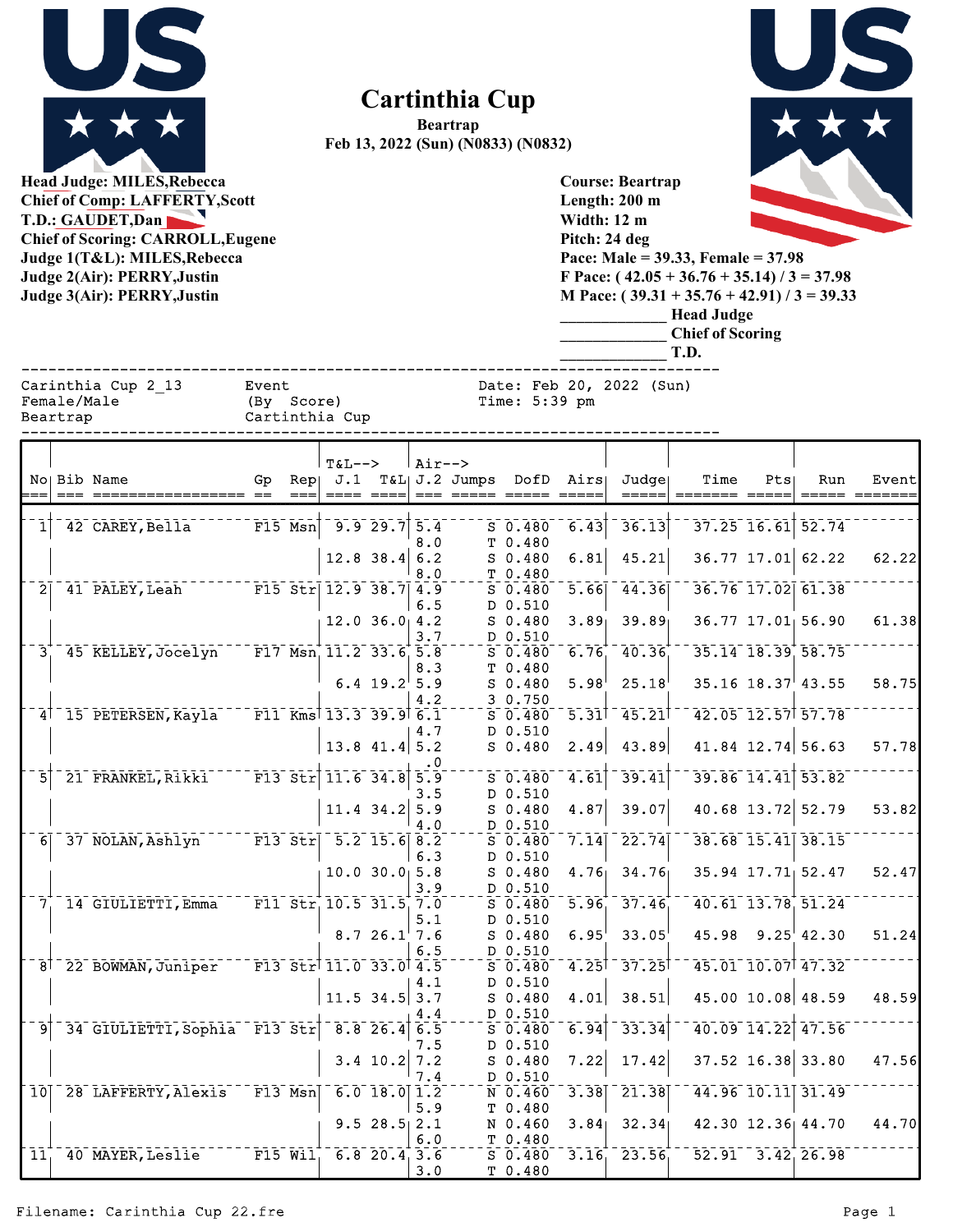Female/Male (By Score) Time: 5:39 pm Beartrap Cartinthia Cup

Carinthia Cup 2\_13 Event Date: Feb 20, 2022 (Sun)<br>Female/Male (By Score) Time: 5:39 pm

|                            | No Bib Name                                                        | Gp | Repl        | $T&L-->$<br>J.1               |                                        | $Air--$                                    | $T&L$ J.2 Jumps | DofD                            | Airs | Judgel                   | Time                                                       | Pts  | Run                     | Event |
|----------------------------|--------------------------------------------------------------------|----|-------------|-------------------------------|----------------------------------------|--------------------------------------------|-----------------|---------------------------------|------|--------------------------|------------------------------------------------------------|------|-------------------------|-------|
|                            |                                                                    |    |             |                               |                                        |                                            |                 |                                 |      |                          |                                                            |      |                         |       |
|                            |                                                                    |    |             |                               | $10.6$ 31.8 2.7                        | 4.0                                        |                 | $S$ 0.480<br>T 0.480            | 3.21 | 35.01                    | 48.03                                                      | 7.53 | 42.54                   | 42.54 |
| $\overline{12}$            | 38 LAFFERTY, Stella                                                |    | $F15$ Msn   |                               | $\overline{9.0}$ 27.0                  | 3.9<br>3.3                                 | т               | $S_0.480$<br>0.480              | 3.45 | 30.45                    | 51.07                                                      | 4.97 | 35.42                   |       |
|                            |                                                                    |    |             |                               | $6.8$ 20.4                             | 2.8<br>3.1                                 |                 | $S$ 0.480<br>T 0.480            | 2.82 | 23.22                    | 52.37                                                      |      | $3.87$ 27.09            | 35.42 |
| 13                         | 19 NUTT, Emelia                                                    |    | $F11$ Str   |                               | $3.6$ 10.8                             | 2.1<br>2.0                                 |                 | T 0.480<br>N 0.460              | 1.92 | 12.72                    | 52.96                                                      |      | $3.37$ 16.09            |       |
|                            |                                                                    |    |             |                               | $8.2$ 24.6 2.0                         | 2.6                                        |                 | N 0.460<br>$S$ 0.480            | 2.16 | 26.76                    | 50.93                                                      |      | $5.08$ 31.84            | 31.84 |
| $\overline{1}\overline{4}$ | 26 PALEY, Alexa                                                    |    | $F13$ $Str$ |                               | $-3.9$ $11.7$ $2.7$                    |                                            |                 | $S_0.480$                       | 3.27 | 14.97                    |                                                            |      | 43.46 11.38 26.35       |       |
|                            |                                                                    |    |             | 0.1                           |                                        | 3.9<br>$0.3^{+}2.1$<br>2.3                 |                 | D 0.510<br>$S$ 0.480<br>D 0.510 | 2.17 | 2.47                     | 54.51                                                      | 2.07 | 4.54                    | 26.35 |
|                            | 15 44 ANDREW, Hadley F17 Msn                                       |    |             |                               | $6.2$ 18.6 $2.1$                       |                                            |                 | N 0.460                         | 2.06 | 20.66                    |                                                            |      | 54.00 2.50 23.16        |       |
|                            |                                                                    |    |             |                               | 8.024.02.0                             | 2.3<br>2.2                                 |                 | $S$ 0.480<br>N 0.460<br>T 0.480 | 1.97 | 25.97                    | 56.73                                                      |      | $0.20$ 26.17            | 26.17 |
| $\overline{1}\overline{6}$ | 17 CHANDLER, Penelope F11 Str                                      |    |             |                               | $0.1 - 0.3$                            | 1.5                                        |                 | N 0.460                         | 1.12 | 1.42                     | $\overline{(none)}$                                        |      | 1.42                    |       |
|                            |                                                                    |    |             |                               | $4.3$ 12.9                             | . 9<br>1.6<br>. 0                          |                 | $S_0.480$<br>N 0.460            | 0.73 |                          | $13.63$ 1:08.64                                            |      | 13.63                   | 13.63 |
| 17 <sup>1</sup>            | 9 MAIR, Hanna                                                      |    | $F09$ Str   |                               | $\overline{0.1}^{-1}$ $\overline{0.3}$ | .6<br>2.8                                  |                 | N 0.460<br>$S$ 0.480            | 1.61 | 1.91                     | 49.98                                                      | 5.88 | 7.79                    |       |
|                            |                                                                    |    |             | 0.1                           |                                        | 0.312.4<br>3.0                             |                 | $S$ 0.480<br>N 0.460            | 2.53 | 2.83 <sub>1</sub>        | 52.80                                                      | 3.51 | 6.34                    | 7.79  |
| $\overline{18}$            | 12 HASHEM, Remie                                                   |    |             | F11 Str 0.1                   |                                        | $\overline{0.3}$ , $\overline{2.2}$<br>3.7 |                 | $S$ 0.480<br>N 0.460            | 2.75 |                          | 3.05, 1.38.86                                              |      | 3.05                    |       |
|                            |                                                                    |    |             | 0.1                           |                                        | $0.3^{+}$ 2.5<br>5.3                       |                 | T 0.480<br>N 0.460              | 3.63 |                          | 3.93'1:10.63                                               |      | 3.93                    | 3.93  |
| 19 <sup>1</sup>            | <sup>11</sup> DAVIES, Isla                                         |    | $F09$ $Str$ | $\overline{0.1}^{-1}$         |                                        | $\overline{0.3}$ $\overline{1.8}$<br>2.1   |                 | $S_0.480$<br>N 0.460            | 1.82 |                          | $2.12$ <sup>†</sup> 1:27.16                                |      | 2.12                    |       |
|                            |                                                                    |    |             | 0.1                           |                                        | 0.3 1.9<br>1.7                             |                 | N 0.460<br>T 0.480              | 1.68 |                          | $1.98$ 1:25.58                                             |      | 1.98                    | 2.12  |
| $\overline{20}$            | 29 ESCOBAR, Madeline F13 Str                                       |    |             | 0.1                           | dnf                                    |                                            |                 |                                 | dnf  | 0.30                     | $\overline{(none)}$                                        |      | dnf                     |       |
|                            |                                                                    |    |             | dns                           | dns                                    |                                            |                 |                                 | dns  | dns                      |                                                            |      | dns                     | dnf   |
| $\overline{21}$            | 46 SMITH, Hannah F17 Blu                                           |    |             | $\overline{dns}$              | dns                                    |                                            |                 |                                 | dns  | dns                      |                                                            |      | dns                     |       |
|                            |                                                                    |    |             | dns                           | dns                                    |                                            |                 |                                 | dns  | dnsı                     |                                                            |      | dns                     | dns   |
|                            | 21, 43 RILEY, Samantha F15 Str, dns dns                            |    |             |                               |                                        |                                            |                 |                                 | dns  | dns                      |                                                            |      | dns                     |       |
|                            |                                                                    |    |             |                               | dns dns                                |                                            |                 |                                 | dns  | ${\tt dns}$              |                                                            |      | dns                     | dns   |
|                            | 21 <sup>1</sup> 47 FERRONE, Sophia F19 Blu <sup>1</sup> dns dns    |    |             |                               |                                        |                                            |                 |                                 | dns  | $\alpha$ ns              |                                                            |      | $\frac{1}{\text{dns}}$  |       |
|                            |                                                                    |    |             |                               | dns dns                                |                                            |                 |                                 | dns  | dns                      |                                                            |      | dns                     | dns   |
| $\mathbf{1}$ .             | 97 KIRK, Connor                                                    |    |             | M13 Wil 11.9 35.7 6.5         |                                        |                                            |                 | $S$ 0.380                       |      | $5.79 - 41.49$           |                                                            |      | 35.76 18.90 60.39       |       |
|                            |                                                                    |    |             |                               | $14.4$ $43.2$ 5.9                      | 8.1                                        |                 | X <sub>0.410</sub><br>S 0.380   | 5.06 | 48.26                    |                                                            |      | $35.90$ $18.79$ 67.05   | 67.05 |
|                            | $2^{\dagger}$ 67 PERILLO, Joseph M11 Sgb <sup>1</sup> 7.7 23.1 6.0 |    |             |                               |                                        | 6.9                                        |                 | X 0.410<br>$S$ 0.380            |      | $5.98$ <sup>-29.08</sup> |                                                            |      | $38.26$ $16.87$ $45.95$ |       |
|                            |                                                                    |    |             |                               | 13.2 39.6 7.5                          | 7.4                                        |                 | TS 0.500<br>S 0.380             | 5.85 | 45.45                    |                                                            |      | $37.10$ 17.81 63.26     | 63.26 |
| 31                         | 68 PERILLO, Michael M11 Sgb 14.3 42.9                              |    |             |                               |                                        | 6.0<br>4.4                                 |                 | TS 0.500<br>$S = 0.380$         | 4.29 | $\overline{47.19}$       |                                                            |      | $39.31$ $16.01$ $63.20$ |       |
|                            |                                                                    |    |             |                               | 13.4 40.2                              | 6.9<br>6.4                                 |                 | $T$ 0.380<br>S 0.380            | 5.12 | 45.32                    |                                                            |      | 38.42 16.74 62.06       | 63.20 |
|                            | 99 AHERN, John                                                     |    |             | $\text{M15 Str}$ 8.8 26.4 7.5 |                                        | 7.1                                        |                 | T 0.380                         |      |                          | $5\overline{0.380}$ $5.96$ $32.36$ $41.01$ $14.63$ $46.99$ |      |                         |       |
|                            |                                                                    |    |             |                               |                                        |                                            |                 |                                 |      |                          |                                                            |      |                         |       |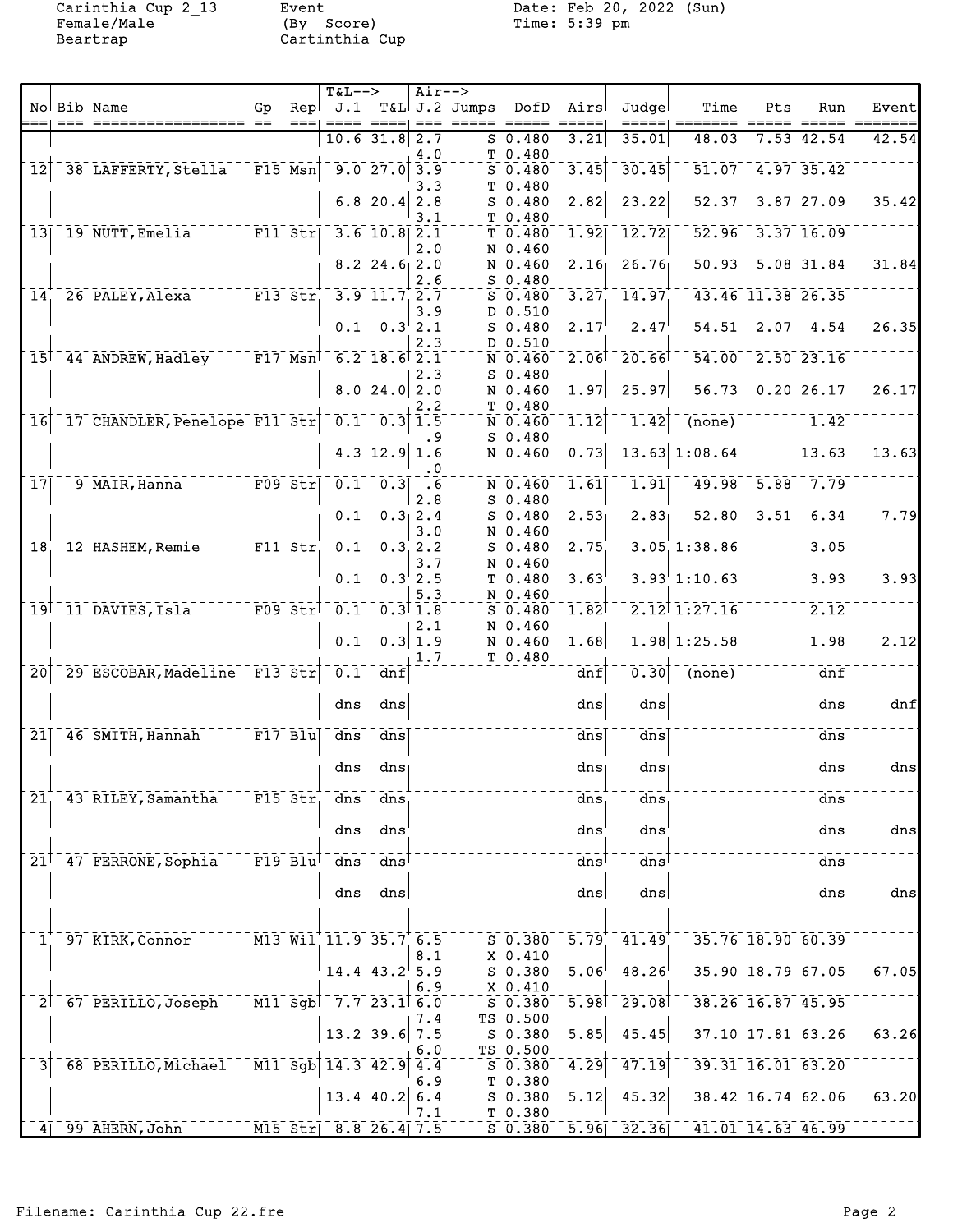Female/Male (By Score) Time: 5:39 pm Beartrap Cartinthia Cup

Carinthia Cup 2\_13 Event Date: Feb 20, 2022 (Sun)<br>Female/Male (By Score) Time: 5:39 pm

|                 |      |                                                                                |                                                |              | $T&L-->$                            |                      | $Air--$                   |                                                |                                   |                   |                                |                                       |     |                                   |                  |
|-----------------|------|--------------------------------------------------------------------------------|------------------------------------------------|--------------|-------------------------------------|----------------------|---------------------------|------------------------------------------------|-----------------------------------|-------------------|--------------------------------|---------------------------------------|-----|-----------------------------------|------------------|
|                 | $==$ | No Bib Name                                                                    | Gp                                             | Repl<br>$==$ | J.1                                 |                      |                           | T&L J.2 Jumps DofD Airs<br>_____ ___ ____ ____ |                                   |                   | Judgel<br>=====                | Time                                  | Pts | Run                               | Event<br>======= |
|                 |      |                                                                                |                                                |              |                                     |                      | 8.2                       |                                                | T 0.380                           |                   |                                |                                       |     |                                   |                  |
|                 |      |                                                                                |                                                |              |                                     | $13.0$ 39.0 6.4      |                           |                                                | $S$ 0.380                         | 5.43              | 44.43                          |                                       |     | 36.79 18.06 62.49                 | 62.49            |
|                 |      | 5 <sup>+</sup> 65 HERSH, Shayd M11 Str <sup>+</sup> 10.0 30.0 <sup>+</sup> 4.3 |                                                |              |                                     |                      | 7.9                       |                                                | T 0.380<br>$g 0.530^{-}$          |                   | $4.89^{+ -} 34.89^{+}$         |                                       |     | $36.53$ $18.27$ $53.16$           |                  |
|                 |      |                                                                                |                                                |              |                                     |                      | 6.9                       |                                                | S 0.380                           |                   |                                |                                       |     |                                   |                  |
|                 |      |                                                                                |                                                |              |                                     | $12.4$ 37.2 5.9      |                           |                                                | T <sub>0.380</sub>                | 4.74              | 41.94                          |                                       |     | $36.81$ 18.05 59.99               | 59.99            |
|                 |      |                                                                                |                                                |              |                                     |                      | 6.6                       |                                                | $S$ 0.380                         |                   | $3.79$ <sup>-</sup> $33.19$    |                                       |     |                                   |                  |
|                 |      | 6 98 HASHEM, Joseph                                                            | $\overline{M15}$ Str $\overline{9.8}$ 29.4 5.9 |              |                                     |                      | 4.1                       |                                                | $S$ 0.380<br>T 0.380              |                   |                                |                                       |     | 35.90 18.79 51.98                 |                  |
|                 |      |                                                                                |                                                |              |                                     | $11.4$ 34.2 5.4      |                           |                                                | $S_0.380$                         | 4.15              | 38.35                          |                                       |     | 34.88 19.62 57.97                 | 57.97            |
|                 |      |                                                                                |                                                |              |                                     |                      | 4.2                       |                                                | TS 0.500                          |                   |                                |                                       |     |                                   |                  |
|                 |      | 94 VELENCHIK, Ryan                                                             | $ \overline{M13}$ $\overline{Kms}$             |              |                                     | $-8.6$ 25.8 5.2      | 4.4                       |                                                | S 0.380<br>TS 0.500               | $\overline{4.17}$ | 29.97                          |                                       |     | 40.99 14.64 44.61                 |                  |
|                 |      |                                                                                |                                                |              |                                     | $12.0$ 36.0 4.1      |                           |                                                | $S$ 0.380                         | 3.55              | 39.55                          |                                       |     | 39.72 15.68 55.23                 | 55.23            |
|                 |      |                                                                                |                                                |              |                                     |                      | 4.0                       |                                                | TS 0.500                          |                   |                                |                                       |     |                                   |                  |
|                 |      | 8 88 MAYER, Abram M13 Will 9.9 29.7 6.0                                        |                                                |              |                                     |                      |                           |                                                | $T 0.380^{-1}$                    | 4.59              | 34.29                          |                                       |     | 39.63 15.75 50.04                 |                  |
|                 |      |                                                                                |                                                |              |                                     | 10.0 30.066.9        | 6.1                       |                                                | $S$ 0.380                         | 5.39 <sub>1</sub> | 35.39                          |                                       |     | 38.74 16.48 51.87                 | 51.87            |
|                 |      |                                                                                |                                                |              |                                     |                      | 7.3                       |                                                | T <sub>0.380</sub><br>S 0.380     |                   |                                |                                       |     |                                   |                  |
|                 |      | $9^{\circ}$ 62 CAREY, Jack M11 Msn 10.8 32.4 3.9                               |                                                |              |                                     |                      |                           |                                                | $S$ 0.380                         | 4.29              | $-36.69$                       |                                       |     | 42.91 13.08 49.77                 |                  |
|                 |      |                                                                                |                                                |              |                                     |                      | 7.4                       |                                                | T 0.380                           |                   |                                |                                       |     |                                   |                  |
|                 |      |                                                                                |                                                |              |                                     | 4.0 $12.0$ 1.2       |                           |                                                | S 0.380                           | 3.11              | 15.11                          |                                       |     | $44.62$ 11.69 26.80               | 49.77            |
|                 |      | 10 101 ARMSTRONG, Nate                                                         | $\overline{M15}$ str                           |              | $\frac{1}{2.8}$ $\frac{1}{8.4}$ 3.9 |                      | 7.0                       |                                                | T 0.380<br>T <sub>0.380</sub>     |                   | $2.92$ <sup>-</sup> $11.32$    |                                       |     | 37.94 17.13 28.45                 |                  |
|                 |      |                                                                                |                                                |              |                                     |                      | 3.8                       |                                                | $S$ 0.380                         |                   |                                |                                       |     |                                   |                  |
|                 |      |                                                                                |                                                |              |                                     | $9.4$ 28.2 3.9       |                           |                                                | T 0.380                           | 3.30              | 31.50                          |                                       |     | 37.11 17.80 49.30                 | 49.30            |
| 11              |      | 84 GARBER, Reed M13 Hun 11.0 33.0 3.9                                          |                                                |              |                                     |                      | 4.8                       |                                                | S 0.380                           | $\overline{3.63}$ | 36.63                          |                                       |     | 43.47 12.63 49.26                 |                  |
|                 |      |                                                                                |                                                |              |                                     |                      | 4.3                       |                                                | S 0.380<br>TS 0.500               |                   |                                |                                       |     |                                   |                  |
|                 |      |                                                                                |                                                |              |                                     | $9.8$ 29.4 4.3       |                           |                                                | $S$ 0.380                         | 3.13              | 32.53                          |                                       |     | 42.44 13.46 45.99                 | 49.26            |
|                 |      |                                                                                |                                                |              |                                     |                      | 3.0                       |                                                | TS 0.500                          |                   |                                |                                       |     |                                   |                  |
| $\overline{12}$ |      | 59 MAYER, Judd M11 Will 10.1 30.3 5.5                                          |                                                |              |                                     |                      |                           |                                                | S 0.380                           | 4.75              | 35.05                          |                                       |     | $47.85 - 9.06$ $44.11$            |                  |
|                 |      |                                                                                |                                                |              |                                     | $0.1 \quad 0.3, 3.6$ | 7.0                       |                                                | T 0.380<br>$S$ 0.380              | 3.07              | 3.37 <sub>1</sub>              |                                       |     | $52.83$ $5.01$ $8.38$             | 44.11            |
|                 |      |                                                                                |                                                |              |                                     |                      | 4.5                       |                                                | T 0.380                           |                   |                                |                                       |     |                                   |                  |
| 13 <sup>′</sup> |      | 79 MONTEAU, Zach M13 Str 8.4 25.2 5.7                                          |                                                |              |                                     |                      |                           |                                                | $5^{\circ}$ 0.380 $^{\circ}$ 4.21 |                   | $29.41$ <sup>*</sup>           |                                       |     | 43.57 12.55 41.96                 |                  |
|                 |      |                                                                                |                                                |              |                                     | $0.1 \quad 0.3$ 3.1  | 4.1                       |                                                | TS 0.500                          | 1.17              |                                | $1.47 \cdot 1:01.46$                  |     | 1.47                              | 41.96            |
|                 |      |                                                                                |                                                |              |                                     |                      | $\cdot$ 0                 |                                                | $S$ 0.380                         |                   |                                |                                       |     |                                   |                  |
|                 |      | 14 91 SHAPIRO, Owen M13 Msn 8.4 25.2 3.2                                       |                                                |              |                                     |                      |                           |                                                | $S$ 0.380                         |                   |                                | $2.07$   27.27  $-43.62$ 12.50  39.77 |     |                                   |                  |
|                 |      |                                                                                |                                                |              |                                     |                      | 2.1                       |                                                | D 0.410                           |                   |                                |                                       |     |                                   |                  |
|                 |      |                                                                                |                                                |              |                                     | $2.0 \t 6.0 1.0$     |                           |                                                | $S$ 0.380 1.28                    |                   | 7.28                           | 41.79 13.99 21.27                     |     |                                   | 39.77            |
| $\overline{15}$ |      | 96 NUTT, Alexander                                                             | $M13$ $Str$                                    |              |                                     | $6.4$ 19.2           | 2.2<br>2.1                |                                                | D 0.410<br>$T$ 0.380              | $\overline{2.72}$ | 21.92                          |                                       |     | 46.05 10.53 32.45                 |                  |
|                 |      |                                                                                |                                                |              |                                     |                      | 5.1                       |                                                | $S$ 0.380                         |                   |                                |                                       |     |                                   |                  |
|                 |      |                                                                                |                                                |              |                                     | $7.2$ 21.6 2.3       |                           |                                                | T <sub>0.380</sub>                | 3.15              | 24.75                          |                                       |     | 44.03 12.17 36.92                 | 36.92            |
|                 |      | 90 LINEHAN, Charles                                                            | $M13$ Msn                                      |              |                                     |                      | 6.0                       |                                                | $S$ 0.380                         | 1.55              | 6.35                           |                                       |     | $58.97 - 0.02 - 6.37$             |                  |
| 16              |      |                                                                                |                                                |              |                                     | $1.6$ $4.8$ 3.0      | 1.1                       |                                                | $S$ 0.380<br>T 0.380              |                   |                                |                                       |     |                                   |                  |
|                 |      |                                                                                |                                                |              |                                     | $5.8$ 17.4 2.7       |                           |                                                | $S_0.380$                         | 2.19              | 19.59                          |                                       |     | 38.44 16.72 36.31                 | 36.31            |
|                 |      |                                                                                |                                                |              |                                     |                      | 3.1                       |                                                | T 0.380                           |                   |                                |                                       |     |                                   |                  |
| 17 <sub>1</sub> |      | 92 MERCIER, Edward                                                             |                                                |              | M13 Str 4.6 13.8 8.3                |                      |                           |                                                | $5^{\circ}$ 0.380                 | 3.15              | 16.95                          |                                       |     | $38.32$ $16.82$ $33.77$           |                  |
|                 |      |                                                                                |                                                |              | 0.1                                 |                      | $\cdot$ 0<br>$0.3^{+}7.9$ |                                                | $S$ 0.380                         | 5.96              | 6.26                           |                                       |     | $36.56$ $18.25$ <sup>2</sup> 4.51 | 33.77            |
|                 |      |                                                                                |                                                |              |                                     |                      | 7.8                       |                                                | T 0.380                           |                   |                                |                                       |     |                                   |                  |
|                 |      | 18 <sup>1-</sup> 93 MARTELL, Gabriel                                           | $\overline{M13}$ Msn                           |              | $-3.0$                              |                      | 9.0 1.9                   |                                                | $S$ 0.380                         | 3.50              | $\bar{1}\bar{2}$ .50 $\bar{1}$ |                                       |     | 39.96 15.48 27.98                 |                  |
|                 |      |                                                                                |                                                |              |                                     |                      | 6.8                       |                                                | K 0.410                           |                   |                                |                                       |     |                                   |                  |
|                 |      |                                                                                |                                                |              | 2.9                                 |                      | 8.7   4.5<br>1.8          |                                                | K 0.410<br>30.650                 | 3.01              | 11.71                          |                                       |     | 46.69 10.01 21.72                 | 27.98            |
| 19              |      | 60 LYON, Brendan                                                               | $\overline{M11}$ Str                           |              | 0.1                                 | $\overline{0.3}$     | $\cdot$ 7                 |                                                | $5 - 0.380$                       | 0.26              | 0.56                           | $\overline{(none)}$                   |     | 0.56                              |                  |
|                 |      |                                                                                |                                                |              |                                     |                      | $\cdot$ 0                 |                                                |                                   |                   |                                |                                       |     |                                   |                  |
|                 |      |                                                                                |                                                |              |                                     | 5.0 15.0             | 5.0                       |                                                | $S$ 0.380                         | 3.00              | 18.00                          | 47.36                                 |     | $9.46$ 27.46                      | 27.46            |
|                 |      | 20 89 BOSTON, Liam                                                             |                                                |              | $M13$ Str $2.0$ 6.0 3.3             |                      | 2.9                       |                                                | T 0.380<br>$S$ 0.380              | 3.05              | 9.05                           | $53.47$ $4.49$ 13.54                  |     |                                   |                  |
|                 |      |                                                                                |                                                |              |                                     |                      |                           |                                                |                                   |                   |                                |                                       |     |                                   |                  |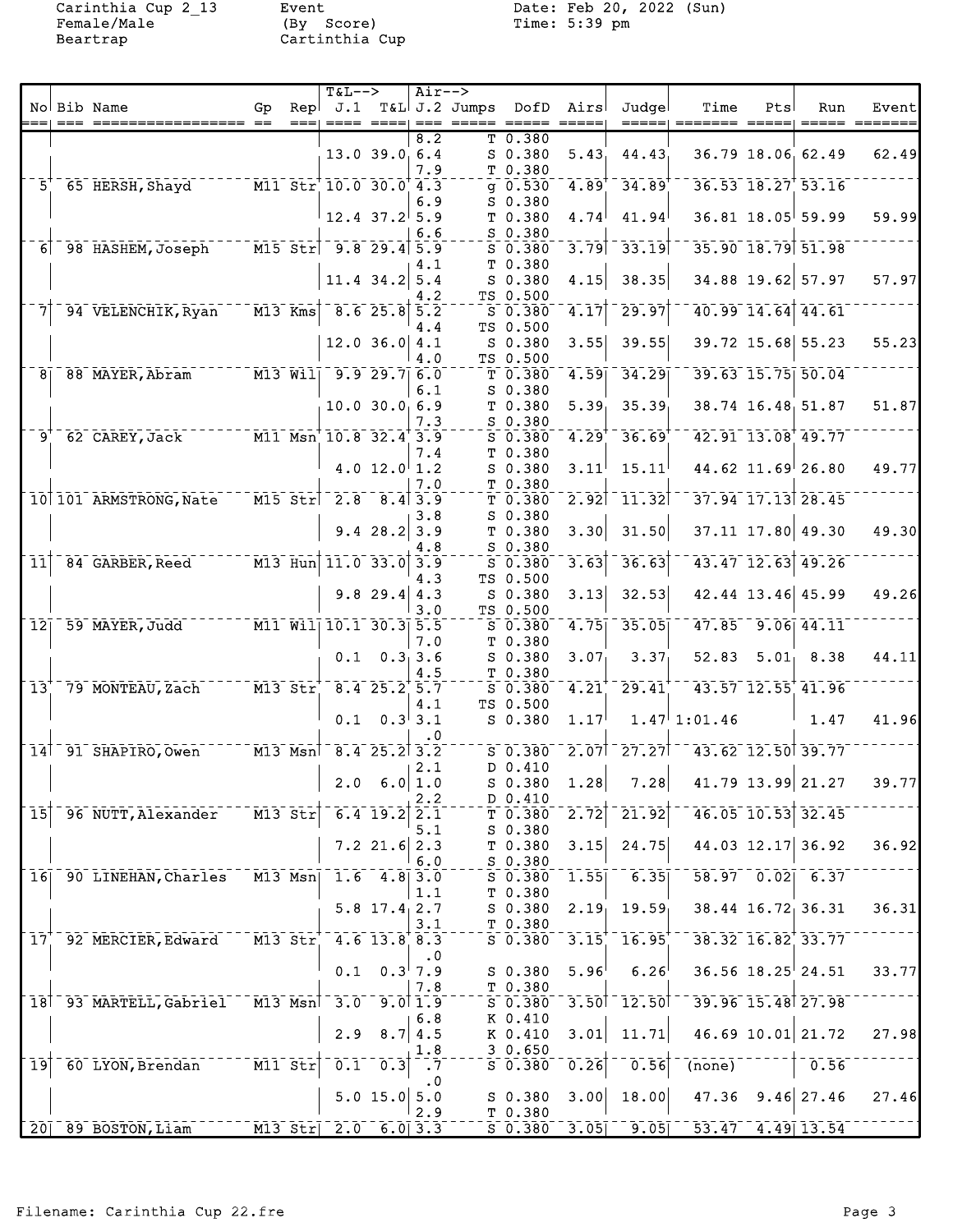Carinthia Cup 2\_13<br>Female/Male<br>Beartrap

Event<br>(By Score)<br>Cartinthia Cup

Date: Feb 20, 2022 (Sun)<br>Time: 5:39 pm

|                 |                                  |                                           |                                   | $T&L-->$                                           |                                                    | $Air--$          |                             |                   |                        |                                           |         |                   |                |
|-----------------|----------------------------------|-------------------------------------------|-----------------------------------|----------------------------------------------------|----------------------------------------------------|------------------|-----------------------------|-------------------|------------------------|-------------------------------------------|---------|-------------------|----------------|
|                 | No Bib Name                      | Gp                                        | Repl                              |                                                    | ====+ ===                                          |                  | J.1 T&L J.2 Jumps DofD Airs |                   | Judgel                 | Time                                      | Pts     | Run               | Event          |
|                 |                                  |                                           |                                   |                                                    |                                                    | 4.4              | M 0.410                     |                   |                        |                                           |         |                   |                |
|                 |                                  |                                           |                                   |                                                    | $5.0$ 15.0 $3.1$                                   |                  | S 0.380                     | 2.23              | 17.23                  | 53.01                                     |         | 4.86 22.09        | 22.09          |
|                 |                                  |                                           |                                   |                                                    |                                                    | 2.6              | K 0.410                     |                   |                        |                                           |         |                   |                |
|                 | 21 51 GORDON, Griffin            | $^{-1}$ MO9 $^{-1}$ Sms $^{+}$            |                                   | $\overline{0.1}$ $\overline{0.3}$ $\overline{2.3}$ |                                                    |                  | N 0.360                     | $-1.16$           |                        | $-1.46$ <sup>+</sup> 1:23.23 <sup>-</sup> |         | 1.46              |                |
|                 |                                  |                                           |                                   |                                                    |                                                    | . 9              | $S$ 0.380                   |                   |                        |                                           |         |                   |                |
|                 |                                  |                                           |                                   |                                                    | 6.9 20.7 1.5                                       | . 0              | N 0.360                     | 0.54              |                        | $21.24$ 1:16.52                           |         | 21.24             | 21.24          |
|                 | $22$ $57$ CLARK, Owen            | $T = T$ $\overline{M11}$ $\overline{Str}$ |                                   |                                                    | $4.8$ 14.4 3.2                                     |                  | T 0.380                     | 2.73              | $-17.13$               | 54.37 3.76 20.89                          |         |                   |                |
|                 |                                  |                                           |                                   |                                                    |                                                    | 4.0              | $S$ 0.380                   |                   |                        |                                           |         |                   |                |
|                 |                                  |                                           |                                   | 3.0                                                |                                                    | $9.0$   2.9      | N 0.360                     | 2.52              | 11.52                  | 50.54                                     |         | $6.87$ 18.39      | 20.89          |
|                 |                                  |                                           |                                   |                                                    |                                                    | 3.9              | S 0.380                     |                   |                        |                                           |         |                   |                |
| $\overline{23}$ | 82 ROSELLA, Collin               | $ \overline{M13}$ $\overline{Msn}$        |                                   |                                                    | $\overline{5.2}$ 15.6 $\overline{1.1}$             | 2.3              | M 0.410<br>K 0.410          | 0.98              | 16.58                  | 58.28                                     |         | $0.58$ 17.16      |                |
|                 |                                  |                                           |                                   | 0.1                                                |                                                    | 0.3 1.1          | S 0.380                     | 1.39              |                        | $1.69$ 1:03.55                            |         | 1.69              | 17.16          |
|                 |                                  |                                           |                                   |                                                    |                                                    | 2.6              | T 0.380                     |                   |                        |                                           |         |                   |                |
|                 | 24 63 MAIR, William M11 Str      |                                           |                                   | $\overline{1.9}$                                   | $-5.7$ $\overline{1.0}$                            |                  | N 0.360                     | $\overline{1.91}$ | 7.61                   | $52.12 - 5.59$ 13.20                      |         |                   |                |
|                 |                                  |                                           |                                   |                                                    |                                                    | 4.1              | $S$ 0.380                   |                   |                        |                                           |         |                   |                |
|                 |                                  |                                           |                                   | 1.0                                                |                                                    | 3.0, 1.0         | D 0.410                     | 2.31              |                        | 5.31, 1:00.74                             |         | 5.31              | 13.20          |
| 25              | 55 ROSELLA, Griffin M11 Msn      |                                           |                                   | 0.1                                                | $\overline{0.3}$ $\overline{1.3}$                  | 5.0              | S 0.380<br>T 0.380          | 2.76              | 3.06                   | $\overline{58.23}$ 0.62 <sup>+</sup>      |         | 3.68              |                |
|                 |                                  |                                           |                                   |                                                    |                                                    | 4.3              | $q$ 0.530                   |                   |                        |                                           |         |                   |                |
|                 |                                  |                                           |                                   | 0.1                                                |                                                    | $0.3^{+}2.4$     | T 0.380                     | 2.34              | 2.64                   | 51.12                                     | 6.40    | 9.04              | 9.04           |
|                 |                                  |                                           |                                   |                                                    |                                                    | 2.7              | $g$ 0.530                   |                   |                        |                                           |         |                   |                |
|                 | 26 72 BRENNAN, Ryland            |                                           | $\overline{M11}$ $\overline{Str}$ |                                                    | $0.1 - 0.3$ 1.3                                    |                  | N 0.360                     | 1.56              | 1.86                   | $56.18 - 2.29$ $-4.15$                    |         |                   |                |
|                 |                                  |                                           |                                   | 0.1                                                |                                                    | 2.9<br>0.3   1.0 | $S$ 0.380<br>N 0.360        | 1.46              | 1.76                   | 52.37                                     | 5.39    | 7.15              | 7.15           |
|                 |                                  |                                           |                                   |                                                    |                                                    | 2.9              | S 0.380                     |                   |                        |                                           |         |                   |                |
| $\overline{27}$ | 66 CHANDLER, Coulter M11 Str     |                                           |                                   |                                                    | $1.2 - 3.6$ $2.1$                                  |                  | T <sub>0.380</sub>          | $\overline{2.23}$ | 5.83                   | 1:00.26                                   |         | $\overline{5.83}$ |                |
|                 |                                  |                                           |                                   |                                                    |                                                    | 3.8              | $S$ 0.380                   |                   |                        |                                           |         |                   |                |
|                 |                                  |                                           |                                   | 0.1                                                | 0.3                                                | $\ddotsc$        | N 0.360                     | 0.21              | 0.51                   | (none)                                    |         | 0.51              | 5.83           |
|                 | 28 64 HERFURTH, Kristofe M11 Str |                                           |                                   |                                                    | $\overline{0.1}$ $\overline{0.3}$ $\overline{2.2}$ | . 0              | $S$ 0.380                   | 0.83              | 1.13                   | $\overline{53.32}^{-}$                    | $-4.61$ | 5.74              |                |
|                 |                                  |                                           |                                   |                                                    |                                                    | $\cdot$ 0        |                             |                   |                        |                                           |         |                   |                |
|                 |                                  |                                           |                                   | 0.6                                                | 1.8, 1.0                                           |                  | N 0.360                     | 1.88              | 3.68                   | $56.72 \quad 1.85$                        |         | 5.53              | 5.74           |
|                 |                                  |                                           |                                   |                                                    |                                                    | 4.0              | S 0.380                     |                   |                        |                                           |         |                   |                |
| $\overline{29}$ | 76 LAFFERTY, Tucker              | $\overline{M13}$ $\overline{M}$ sn        |                                   | $\overline{0.1}^-$                                 | 0.311.5                                            | 6.4              | M 0.410<br>N 0.360          | 2.91              | 3.21                   | (none)                                    |         | 3.21              |                |
|                 |                                  |                                           |                                   | 0.1                                                |                                                    | $0.3^{ }1.0$     | $S$ 0.380                   | 0.38              | 0.68                   | (none)                                    |         | 0.68              | 3.21           |
|                 |                                  |                                           |                                   |                                                    |                                                    | $\cdot$ 0        |                             |                   |                        |                                           |         |                   |                |
| $\overline{30}$ | 6 BRENNAN, Ryland                |                                           | $M11$ Str                         | $\overline{0.1}$ $\overline{0.3}$ $\overline{1.0}$ |                                                    |                  | N 0.360                     | 2.03              | 2.33                   | 59.38                                     |         | 2.33              |                |
|                 |                                  |                                           |                                   |                                                    |                                                    | 4.4              | $S$ 0.380                   |                   |                        | 2.31 1:00.80                              |         |                   | 2.33           |
|                 |                                  |                                           |                                   |                                                    | $0.1 \quad 0.3 \mid 1.3$                           | 4.0              | T 0.380 2.01<br>$S$ 0.380   |                   |                        |                                           |         | 2.31              |                |
|                 | 31 106 KASSICK, Aiden            |                                           | $\bar{M}$ 15 Blu                  | dns                                                | dns                                                |                  |                             | $\overline{dns}$  | dns                    |                                           |         | $\overline{dns}$  |                |
|                 |                                  |                                           |                                   |                                                    |                                                    |                  |                             |                   |                        |                                           |         |                   |                |
|                 |                                  |                                           |                                   | dns                                                | dns                                                |                  |                             | dns               | dns                    |                                           |         | dns               | $\frac{d}{ds}$ |
|                 |                                  |                                           |                                   |                                                    |                                                    |                  |                             |                   |                        |                                           |         |                   |                |
|                 | 31 53 STUART, Blake              |                                           | $M09$ Kms                         | dns                                                | $\frac{1}{\text{dns}}$                             |                  |                             | dns               | $_{\rm{dns}}$          |                                           |         | dns               |                |
|                 |                                  |                                           |                                   | dns                                                | dns                                                |                  |                             | dns               | dns                    |                                           |         | dns               | dns            |
|                 |                                  |                                           |                                   |                                                    |                                                    |                  |                             |                   |                        |                                           |         |                   |                |
|                 | 31 105 MAXWELL, William          |                                           | M15 Str                           | $\frac{1}{\text{dns}}$                             | dns                                                |                  |                             | dns               | dns                    |                                           |         | dns               |                |
|                 |                                  |                                           |                                   |                                                    |                                                    |                  |                             |                   |                        |                                           |         |                   |                |
|                 |                                  |                                           |                                   | dns                                                | dns                                                |                  |                             | dns'              | dns                    |                                           |         | dns               | dns            |
|                 | 31 110 DIPASQUALE, Dylan M17 Blu |                                           |                                   | $\overline{dns}$                                   | dns                                                |                  |                             | dns               | $\overline{dns}$       |                                           |         | dns               |                |
|                 |                                  |                                           |                                   |                                                    |                                                    |                  |                             |                   |                        |                                           |         |                   |                |
|                 |                                  |                                           |                                   | dns                                                | dns                                                |                  |                             | dns               | dns                    |                                           |         | dns               | dns            |
|                 | 31 111 COLLINS, Brian            | $\overline{M17}$ Blu                      |                                   |                                                    | $\frac{1}{\text{dns}}$                             |                  |                             |                   |                        |                                           |         |                   |                |
|                 |                                  |                                           |                                   | dns                                                |                                                    |                  |                             | dns               | $\frac{1}{\text{dns}}$ |                                           |         | dns               |                |
|                 |                                  |                                           |                                   | dns                                                | dns                                                |                  |                             | dns               | dns                    |                                           |         | dns               | dns            |
|                 |                                  |                                           |                                   |                                                    |                                                    |                  |                             |                   |                        |                                           |         |                   |                |
|                 | 31 74 KASSICK, Grayson M11 Blu   |                                           |                                   | $\overline{dns}$                                   | dns                                                |                  |                             | dns               | dns                    |                                           |         | dns               |                |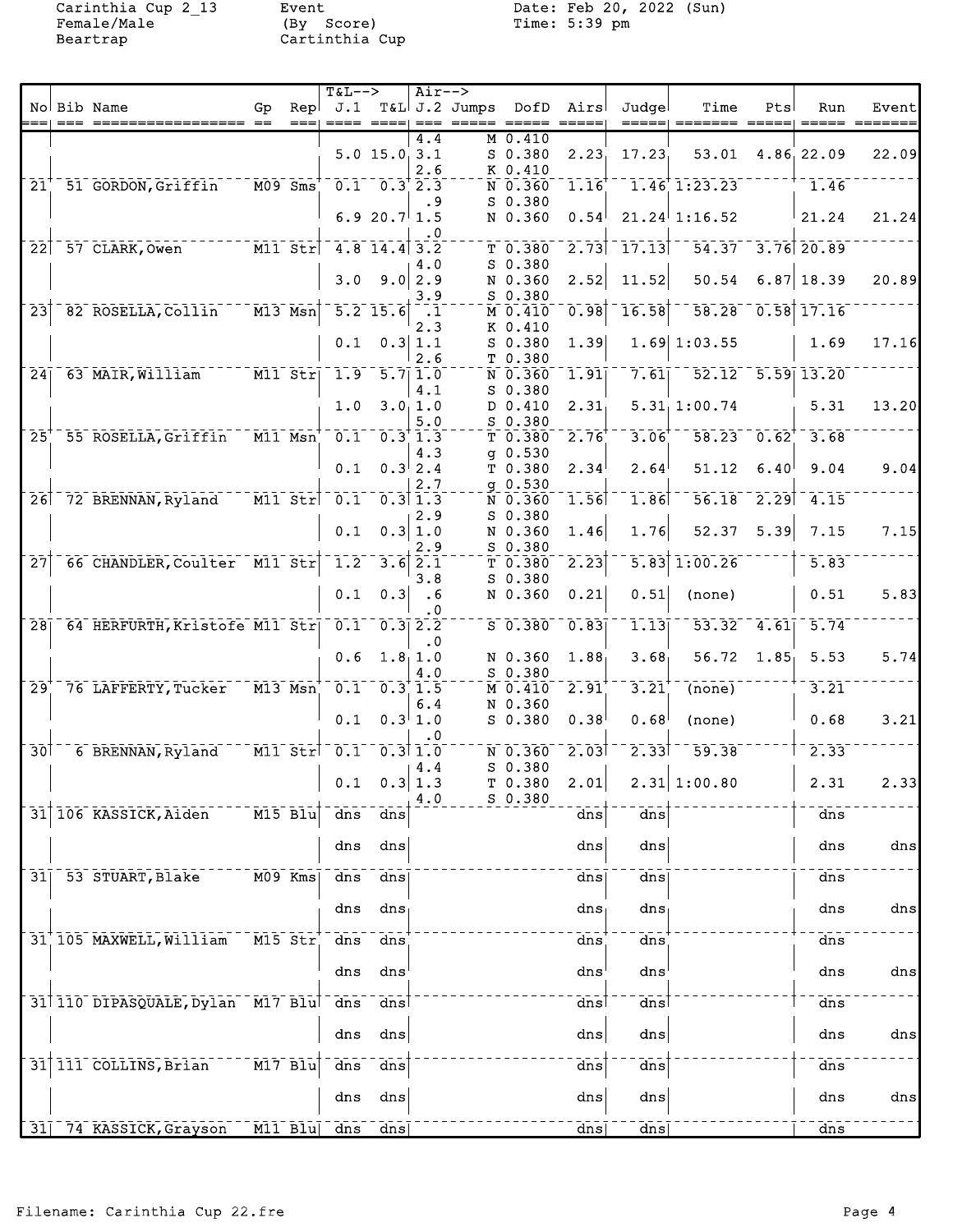------------------------------------------------------------------------------

Female/Male (By Group Score) Time: 5:40 pm Beartrap Cartinthia Cup

Carinthia Cup 2\_13 Finals Date: Feb 20, 2022 (Sun)

|                                                         | No Bib# Name |                        | Gp  | Representing                    | Score                  |
|---------------------------------------------------------|--------------|------------------------|-----|---------------------------------|------------------------|
|                                                         |              |                        | $=$ | ============                    |                        |
|                                                         |              |                        |     |                                 |                        |
|                                                         |              | 9 MAIR, Hanna          |     | F09 Str Stratton                | 7.79                   |
| $\frac{1}{2}$                                           |              | 11 DAVIES, Isla        |     | F09 Str Stratton                | 2.12                   |
|                                                         |              |                        |     |                                 |                        |
| $\mathbf{1}$                                            |              | 15 PETERSEN, Kayla     |     | F11 Kms Killingt                | $\overline{57.78}$     |
| $\bar{2}^{\dagger}$                                     |              | 14 GIULIETTI, Emma     |     | F11 Str Stratton                | 51.24                  |
|                                                         |              | 19 NUTT, Emelia        |     | F11 Str Stratton                | 31.84                  |
| $\frac{3}{4}$                                           |              | 17 CHANDLER, Penelope  |     | F11 Str Stratton                | 13.63                  |
|                                                         |              | 12 HASHEM, Remie       |     | $F11$ Str Stratton              | 3.93                   |
| 5 <sub>1</sub>                                          |              |                        |     |                                 |                        |
|                                                         |              |                        |     |                                 |                        |
| $\frac{1}{2}$ $\frac{1}{3}$ $\frac{1}{5}$ $\frac{1}{5}$ |              | 21 FRANKEL, Rikki      |     | $F13$ Str Stratton              | $\overline{53.82}$     |
|                                                         |              | 37 NOLAN, Ashlyn       |     | F13 Str Stratton                | 52.47                  |
|                                                         |              | 22 BOWMAN, Juniper     |     | F13 Str Stratton                | 48.59                  |
|                                                         |              | 34 GIULIETTI, Sophia   |     | F13 Str Stratton                | 47.56                  |
|                                                         |              | 28 LAFFERTY, Alexis    |     | F13 Msn Mount Sn                | 44.70                  |
| $\overline{6}$                                          |              | 26 PALEY, Alexa        |     | F13 Str Stratton                | 26.35                  |
| $\overline{7}$                                          |              | 29 ESCOBAR, Madeline   |     | F13 Str Stratton                | dnf                    |
|                                                         |              |                        |     |                                 |                        |
| $\frac{1}{2}$ $\frac{3}{4}$                             |              | 42 CAREY, Bella        |     | F15 Msn Mount Sn                | 62.22                  |
|                                                         |              | 41 PALEY, Leah         |     | F15 Str Stratton                | 61.38                  |
|                                                         |              | 40 MAYER, Leslie       |     | F15 Wil Willard                 | 42.54                  |
|                                                         |              | 38 LAFFERTY, Stella    |     | $F15$ Msn Mount Sn <sup>T</sup> | 35.42                  |
| $\overline{5}$                                          |              | 43 RILEY, Samantha     |     | F15 Str Stratton                | $\frac{1}{\text{dns}}$ |
|                                                         |              |                        |     |                                 |                        |
|                                                         |              |                        |     |                                 |                        |
| $\frac{1}{2}$ $\frac{2}{3}$                             |              | 45 KELLEY, Jocelyn     |     | F17 Msn Mount Sn 58.75          |                        |
|                                                         |              | 44 ANDREW, Hadley      |     | $F17$ Msn Mount Sn $26.17$      |                        |
|                                                         |              | 46 SMITH, Hannah       |     | $F17$ Blu Blue Mou              | dns                    |
|                                                         |              |                        |     |                                 |                        |
| $\bar{3}^{\dagger}$                                     |              | 47 FERRONE, Sophia     |     | F19 Blu Blue Mou                | dns                    |
|                                                         |              |                        |     |                                 |                        |
| $\mathbf{1}^{\dagger}$                                  |              | 51 GORDON, Griffin     |     | M09 Sms Stratton                | 21.24                  |
| $\overline{2}$                                          |              | 53 STUART, Blake       |     | M09 Kms Killingt                | $\bar{d}$ ns           |
|                                                         |              |                        |     |                                 |                        |
| $\frac{1}{2}$ $\frac{1}{3}$ $\frac{1}{4}$ $\frac{1}{5}$ |              | 67 PERILLO, Joseph     |     | M11 Sgb Sugarbus                | 63.26                  |
|                                                         |              | 68 PERILLO, Michael    |     | M11 Sgb Sugarbus                | 63.20                  |
|                                                         |              | 65 HERSH, Shayd        |     | M11 Str Stratton                | $\overline{59.99}$     |
|                                                         |              | 62 CAREY, Jack         |     | M11 Msn Mount Sn                | 49.77                  |
|                                                         |              | 59 MAYER, Judd         |     | M11 Wil Willard <sup>T</sup>    | 44.11                  |
| $\overline{6}$                                          |              | 60 LYON, Brendan       |     | MII Str Stratton                | 27.46                  |
| $\bar{7}$                                               |              | 57 CLARK, Owen         |     | M11 Str Stratton                | 20.89                  |
|                                                         |              |                        |     |                                 |                        |
| 8<br>ؘۜٶ                                                |              | 63 MAIR,William        |     | M11 Str Stratton                | 13.20                  |
|                                                         |              | 55 ROSELLA, Griffin    |     | M11 Msn Mount Sn                | 9.04                   |
| 10                                                      |              | 72 BRENNAN, Ryland     |     | M11 Stratton Win                | 7.15                   |
| $\overline{11}$                                         |              | 66 CHANDLER, Coulter   |     | M11 Str Stratton                | 5.83                   |
| $\overline{1}\overline{2}$                              |              | 64 HERFURTH, Kristofer |     | M11 Str Stratton                | $\overline{5.74}$      |
| $\overline{13}$                                         |              | 6 BRENNAN, Ryland      |     | M11 Str Stratton                | 2.33                   |
| $\overline{14}$                                         |              | 74 KASSICK, Grayson    |     | M11 Blu Blue Mou                | dns                    |
|                                                         |              |                        |     |                                 |                        |
| $\mathbf{I}$                                            |              | 97 KIRK, Connor        |     | M13 Wil Willard                 | 67.05                  |
|                                                         |              | 94 VELENCHIK, Ryan     |     | M13 Kms Killingt                | 55.23                  |
|                                                         |              | 88 MAYER, Abram        |     | M13 Wil Willard                 | 51.87                  |
|                                                         |              | 84 GARBER, Reed        |     | M13 Hun Hunter M                | 49.26                  |
|                                                         |              | 79 MONTEAU, Zach       |     | M13 Str Stratton                | 41.96                  |
| ט¦ט¦ב ¦ס'ס                                              |              | 91 SHAPIRO, Owen       |     | M13 Msn Mount Sn                | 39.77                  |
| $\bar{7}$                                               |              | 96 NUTT, Alexander     |     | M13 Str Stratton                | 36.92                  |
| $\overline{8}$                                          |              | 90 LINEHAN, Charles    |     | M13 Msn Mount Sn                | 36.31                  |
|                                                         |              |                        |     |                                 |                        |